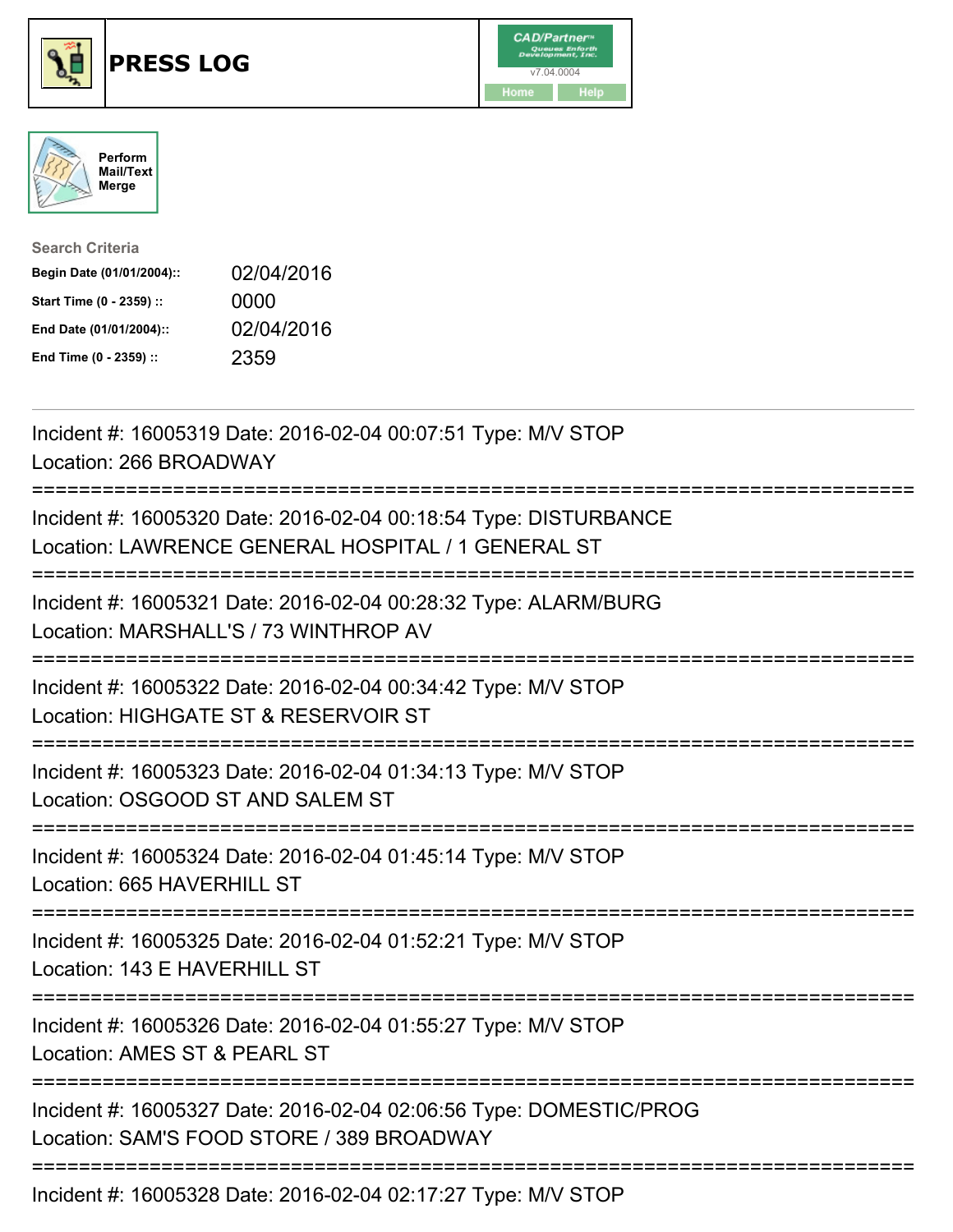Location: AMES ST & LOWELL ST =========================================================================== Incident #: 16005330 Date: 2016-02-04 02:21:33 Type: M/V STOP Location: SOUTH UNION AND PARKER ST =========================================================================== Incident #: 16005329 Date: 2016-02-04 02:21:49 Type: SPECIAL CHECK Location: AYER RD =========================================================================== Incident #: 16005331 Date: 2016-02-04 02:46:20 Type: M/V STOP Location: COMMON ST & LAWRENCE ST =========================================================================== Incident #: 16005332 Date: 2016-02-04 02:47:39 Type: M/V STOP Location: 291 HOWARD ST =========================================================================== Incident #: 16005333 Date: 2016-02-04 03:04:01 Type: M/V STOP Location: BROADWAY & DAISY ST =========================================================================== Incident #: 16005334 Date: 2016-02-04 03:37:40 Type: ALARMS Location: WEATHERBEE SCHOOL / 75 NEWTON ST =========================================================================== Incident #: 16005335 Date: 2016-02-04 03:43:42 Type: M/V STOP Location: METHUEN ST & MILL ST =========================================================================== Incident #: 16005336 Date: 2016-02-04 03:51:45 Type: NOISE ORD Location: 262 E HAVERHILL ST #2 =========================================================================== Incident #: 16005337 Date: 2016-02-04 03:59:10 Type: ALARMS Location: COMMUNITY DAYCARE / 190 HAMPSHIRE ST =========================================================================== Incident #: 16005338 Date: 2016-02-04 05:41:14 Type: M/V STOP Location: NEW BALANCE ATHLETIC SHOE CORP / 5 S UNION ST =========================================================================== Incident #: 16005339 Date: 2016-02-04 05:48:59 Type: M/V STOP Location: EVERETT ST & FURBER ST =========================================================================== Incident #: 16005340 Date: 2016-02-04 06:47:53 Type: M/V STOP Location: 161 WATER ST =========================================================================== Incident #: 16005341 Date: 2016-02-04 06:48:59 Type: M/V STOP Location: AMESBURY ST & CANAL ST =========================================================================== Incident #: 16005342 Date: 2016-02-04 06:50:30 Type: M/V STOP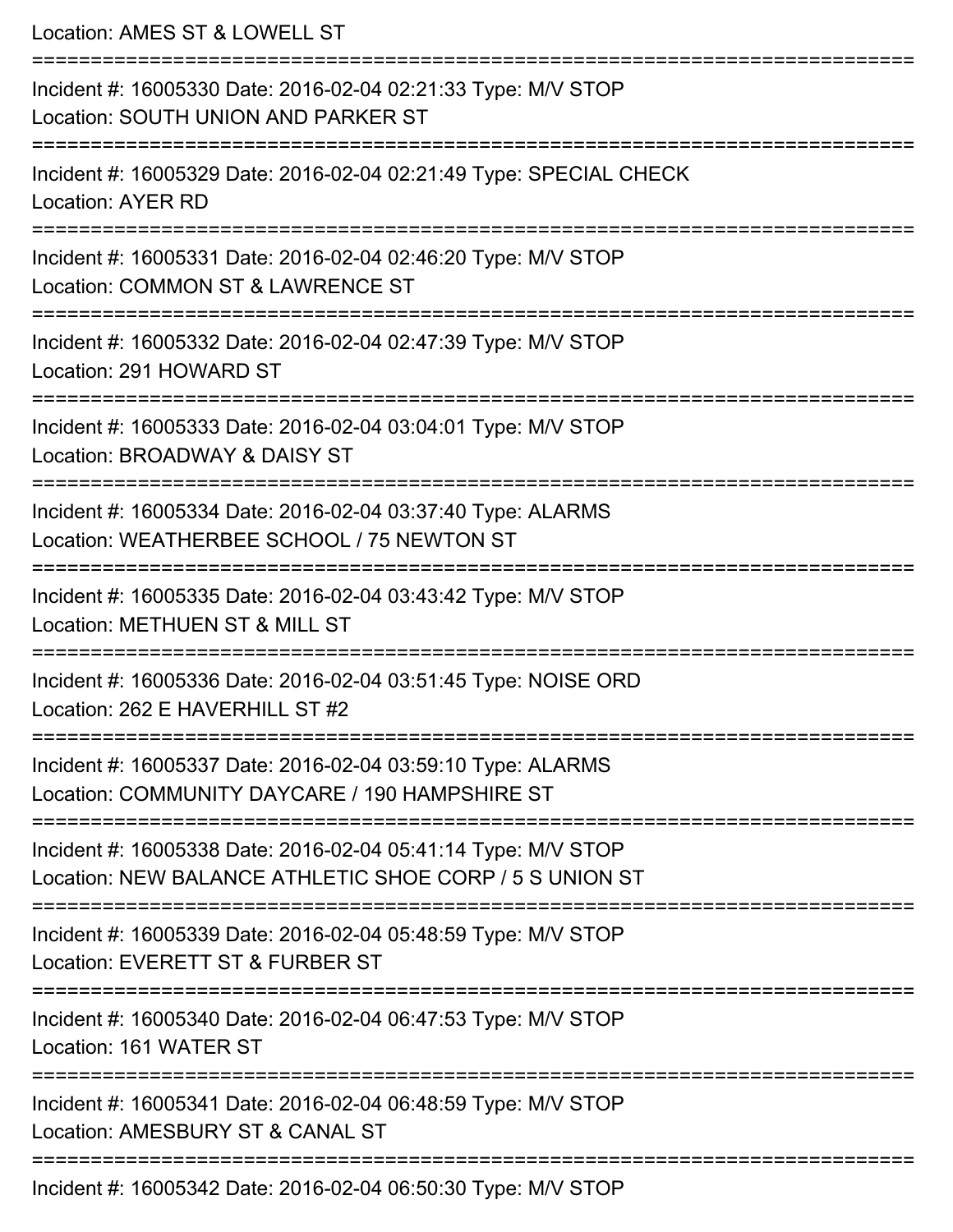| Incident #: 16005343 Date: 2016-02-04 06:56:41 Type: M/V STOP<br>Location: MARKET ST & S UNION ST                             |
|-------------------------------------------------------------------------------------------------------------------------------|
| Incident #: 16005344 Date: 2016-02-04 07:03:33 Type: AUTO ACC/PI<br>Location: HAVERHILL ST & LAWRENCE ST                      |
| Incident #: 16005345 Date: 2016-02-04 07:22:33 Type: CK WELL BEING<br>Location: E HAVERHILL ST                                |
| Incident #: 16005346 Date: 2016-02-04 07:36:36 Type: TOW OF M/V<br>Location: 219 LAWRENCE ST                                  |
| Incident #: 16005347 Date: 2016-02-04 07:50:13 Type: GENERAL SERV<br>Location: 495 S ON RAMP / MARSTON ST<br>================ |
| Incident #: 16005348 Date: 2016-02-04 07:50:37 Type: INVESTIGATION<br>Location: 96 OXFORD ST                                  |
| Incident #: 16005349 Date: 2016-02-04 08:03:02 Type: MV/BLOCKING<br>Location: ARLINGTON ST & TENNEY ST                        |
| Incident #: 16005350 Date: 2016-02-04 08:08:00 Type: ALARMS<br>Location: VANESSA MARKET / 68 WILLOW ST                        |
| Incident #: 16005351 Date: 2016-02-04 08:15:13 Type: WIRE DOWN<br>Location: POLARTEC / BROADWAY                               |
| Incident #: 16005352 Date: 2016-02-04 08:50:34 Type: GENERAL SERV<br>Location: DON KENNETT, INC. / 395 BROADWAY               |
| Incident #: 16005353 Date: 2016-02-04 08:56:30 Type: GENERAL SERV<br>Location: 26 WELLS ST                                    |
| Incident #: 16005354 Date: 2016-02-04 09:22:32 Type: DISTURBANCE<br>Location: 107 GARDEN ST #3R                               |
| Incident #: 16005355 Date: 2016-02-04 09:28:52 Type: TOW OF M/V<br>Location: 9 EASTON ST                                      |
| Incident #: 16005356 Date: 2016-02-04 09:30:26 Type: M/V STOP<br>FI FUTH LOO HAMDOURE                                         |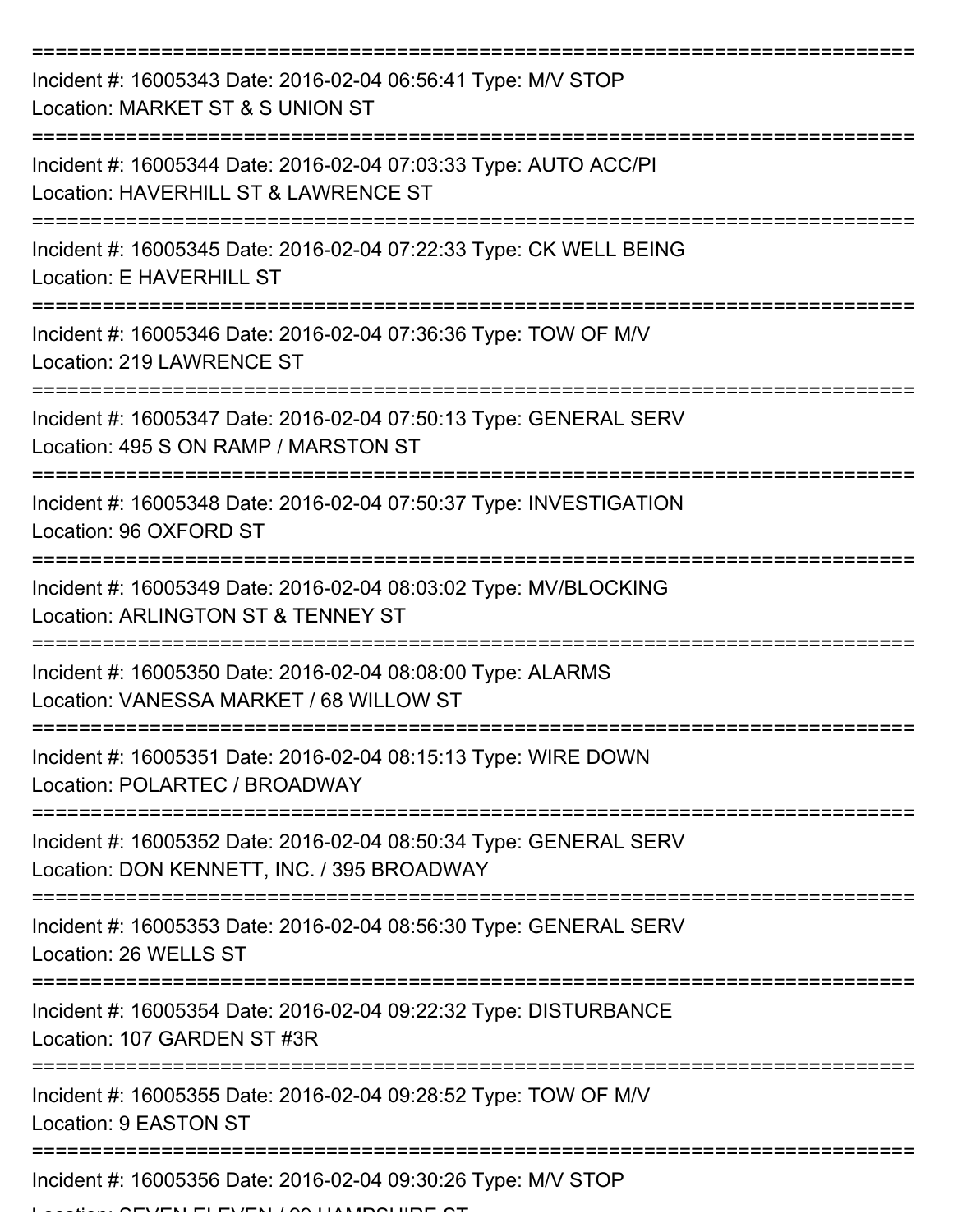| Incident #: 16005357 Date: 2016-02-04 09:30:48 Type: ALARM/BURG<br>Location: 3 ASH ST                                          |
|--------------------------------------------------------------------------------------------------------------------------------|
| Incident #: 16005359 Date: 2016-02-04 09:43:39 Type: MAL DAMAGE<br>Location: 15 STATE ST                                       |
| Incident #: 16005358 Date: 2016-02-04 09:47:50 Type: DRUG VIO<br>Location: LAWRENCE HIGH SCHOOL / 70 N PARISH RD               |
| Incident #: 16005360 Date: 2016-02-04 09:55:08 Type: DOMESTIC/PROG<br>Location: 7 COURT ST                                     |
| Incident #: 16005361 Date: 2016-02-04 10:00:52 Type: MISSING PERS<br><b>Location: MAPLE ST</b>                                 |
| Incident #: 16005362 Date: 2016-02-04 10:07:02 Type: TOW OF M/V<br>Location: 26 CHANDLER ST                                    |
| Incident #: 16005363 Date: 2016-02-04 10:16:53 Type: M/V STOP<br>Location: AMESBURY ST & COMMON ST                             |
| Incident #: 16005364 Date: 2016-02-04 10:17:55 Type: TOW OF M/V<br>Location: 6 HANCOCK ST                                      |
| Incident #: 16005365 Date: 2016-02-04 10:19:31 Type: THREATS<br>Location: 1 GENERAL ST<br>---------------                      |
| Incident #: 16005366 Date: 2016-02-04 10:25:07 Type: COUNTERFEIT<br>Location: SANTANDER BANK / 296 ESSEX ST                    |
| Incident #: 16005367 Date: 2016-02-04 10:29:44 Type: M/V STOP<br>Location: 333 BROADWAY<br>:================================== |
| Incident #: 16005368 Date: 2016-02-04 10:33:30 Type: MAN DOWN<br>Location: 26 MARGIN ST                                        |
| Incident #: 16005369 Date: 2016-02-04 10:36:29 Type: M/V STOP<br>Location: HAVERHILL ST & OXFORD ST                            |
| Incident #: 16005370 Date: 2016-02-04 10:40:28 Type: B&E/PAST                                                                  |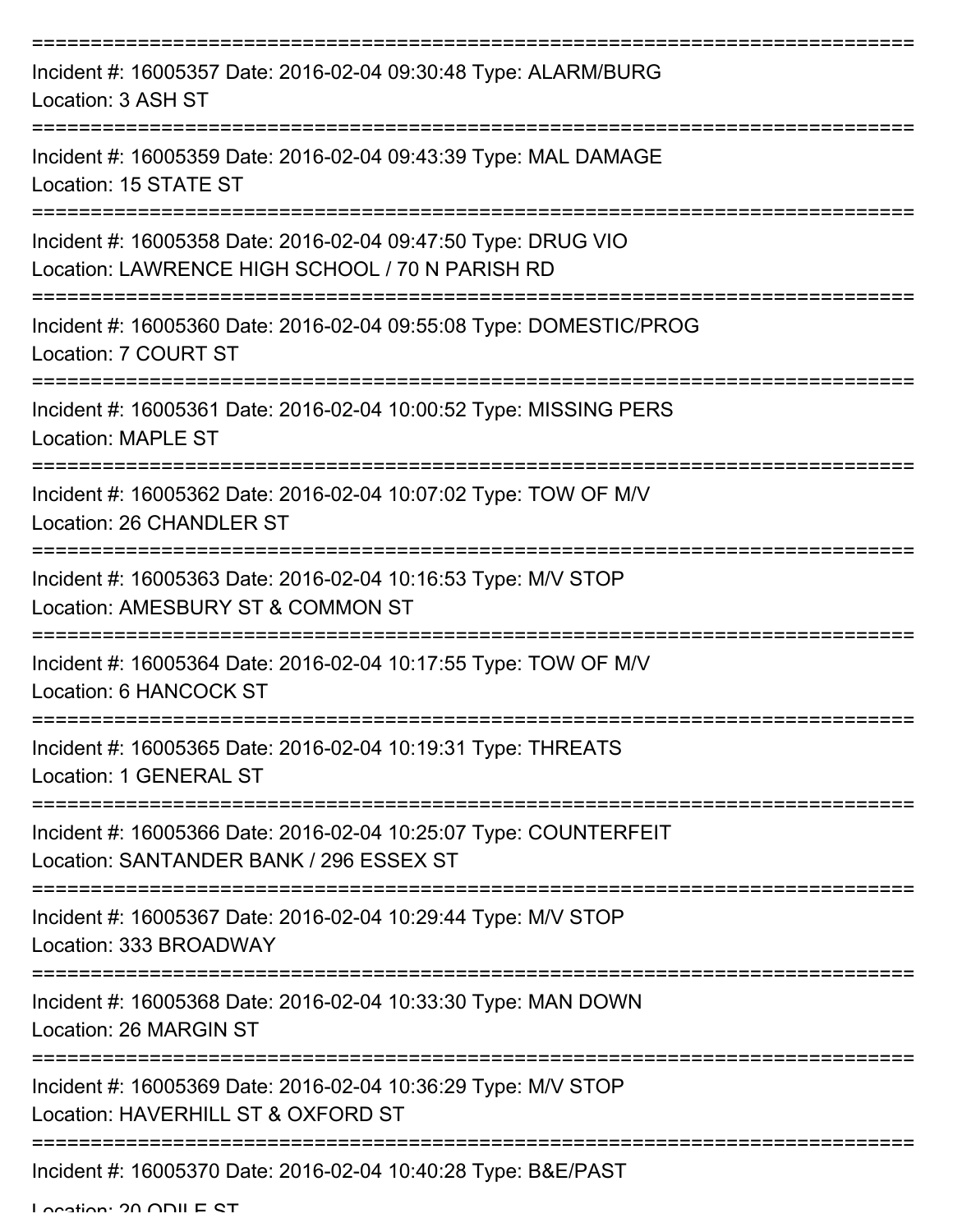| Incident #: 16005371 Date: 2016-02-04 10:49:25 Type: M/V STOP<br>Location: BROADWAY & LAKE ST                                   |
|---------------------------------------------------------------------------------------------------------------------------------|
| Incident #: 16005372 Date: 2016-02-04 10:54:40 Type: M/V STOP<br>Location: BROADWAY & COMMON ST                                 |
| Incident #: 16005373 Date: 2016-02-04 10:58:08 Type: TOW OF M/V<br>Location: 8 DIAMOND ST                                       |
| Incident #: 16005374 Date: 2016-02-04 10:59:14 Type: TOW OF M/V<br>Location: 28 FERRY ST                                        |
| --------------------<br>Incident #: 16005376 Date: 2016-02-04 11:08:24 Type: M/V STOP<br>Location: 256 ESSEX ST<br>------------ |
| Incident #: 16005375 Date: 2016-02-04 11:08:53 Type: WARRANT SERVE<br>Location: 77 WARREN ST FL 1                               |
| Incident #: 16005377 Date: 2016-02-04 11:14:07 Type: M/V STOP<br>Location: BROADWAY & LOWELL ST                                 |
| Incident #: 16005378 Date: 2016-02-04 11:15:37 Type: TOW OF M/V<br>Location: 296 ESSEX ST                                       |
| Incident #: 16005379 Date: 2016-02-04 11:16:22 Type: M/V STOP<br>Location: BROADWAY & LOWELL ST                                 |
| Incident #: 16005380 Date: 2016-02-04 11:17:42 Type: M/V STOP<br>Location: BROADWAY & LOWELL ST                                 |
| Incident #: 16005382 Date: 2016-02-04 11:18:19 Type: M/V STOP<br>Location: DORCHESTER ST & S UNION ST                           |
| Incident #: 16005381 Date: 2016-02-04 11:18:20 Type: SHOPLIFTING<br>Location: MARSHALL'S / 73 WINTHROP AV                       |
| Incident #: 16005383 Date: 2016-02-04 11:21:30 Type: M/V STOP<br>Location: BROADWAY & LOWELL ST                                 |
| Incident #: 16005384 Date: 2016-02-04 11:22:27 Type: MV/BLOCKING                                                                |

Location: 12 METHUEN ST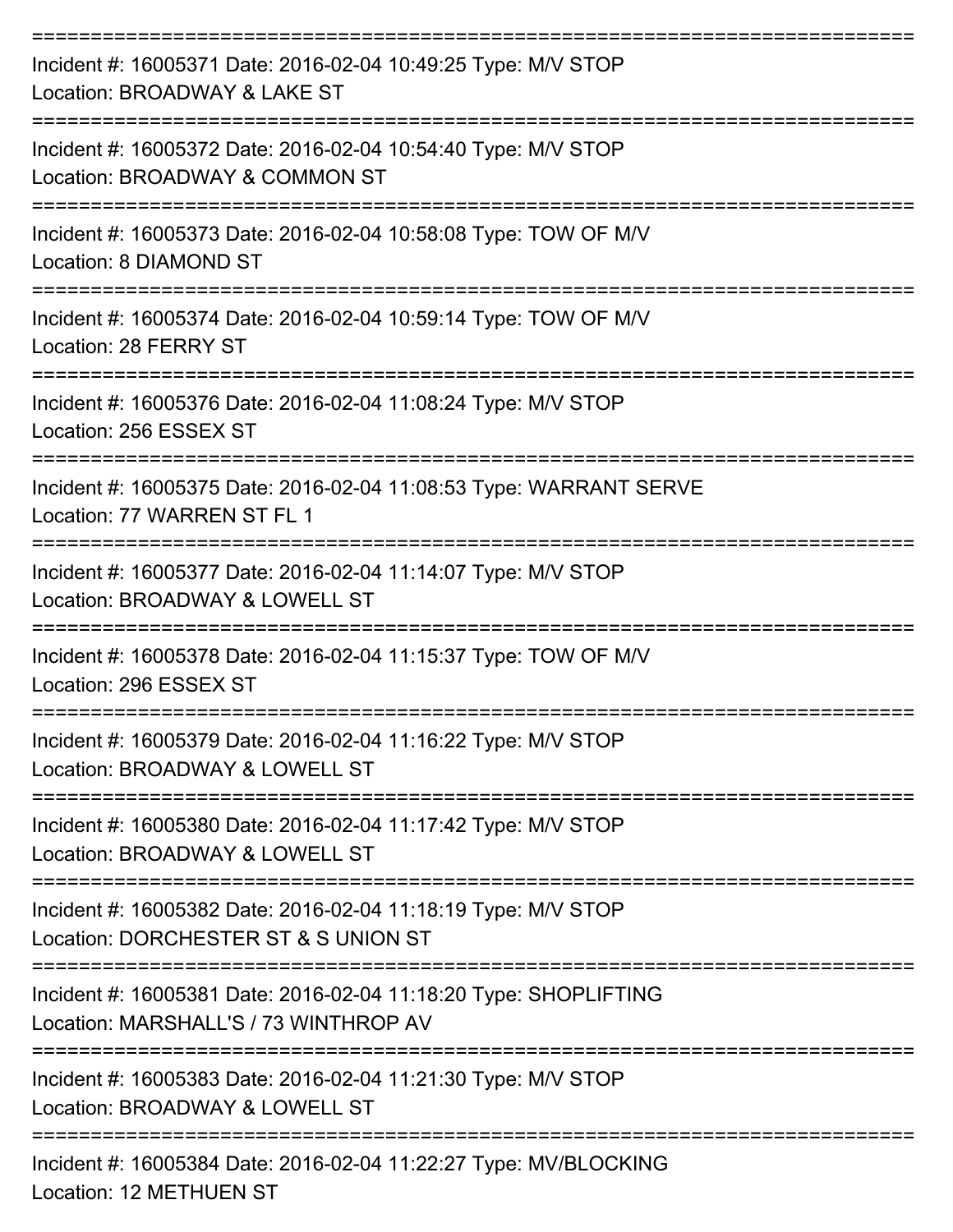| Incident #: 16005385 Date: 2016-02-04 11:27:16 Type: M/V STOP<br>Location: BROADWAY & LOWELL ST                                                      |
|------------------------------------------------------------------------------------------------------------------------------------------------------|
| :==========================<br>Incident #: 16005386 Date: 2016-02-04 11:31:08 Type: M/V STOP<br>Location: LOWELL & BROADWAY                          |
| Incident #: 16005387 Date: 2016-02-04 11:32:43 Type: M/V STOP<br>Location: BROADWAY & LOWELL ST<br>=================================                 |
| Incident #: 16005388 Date: 2016-02-04 11:34:11 Type: MISC<br>Location: LAWRENCE HIGH SCHOOL / 70 N PARISH RD<br>==================================== |
| Incident #: 16005389 Date: 2016-02-04 11:37:12 Type: AUTO ACC/NO PI<br>Location: 40 EVERETT ST                                                       |
| Incident #: 16005390 Date: 2016-02-04 11:39:17 Type: M/V STOP<br>Location: BROADWAY & LOWELL ST                                                      |
| Incident #: 16005392 Date: 2016-02-04 11:40:39 Type: RECOV/STOL/MV<br>Location: 102 STEARNS AV                                                       |
| Incident #: 16005391 Date: 2016-02-04 11:41:07 Type: CK WELL BEING<br>Location: 319 PARK ST FL 1                                                     |
| Incident #: 16005393 Date: 2016-02-04 11:43:16 Type: M/V STOP<br>Location: BROADWAY & LOWELL ST                                                      |
| Incident #: 16005394 Date: 2016-02-04 11:45:41 Type: M/V STOP<br>Location: BROADWAY & LOWELL ST                                                      |
| Incident #: 16005395 Date: 2016-02-04 11:45:50 Type: PARK & WALK<br>Location: BRADFORD ST & BROADWAY                                                 |
| Incident #: 16005396 Date: 2016-02-04 11:47:50 Type: M/V STOP<br>Location: ANDOVER ST & WINTHROP AV                                                  |
| Incident #: 16005397 Date: 2016-02-04 11:49:04 Type: M/V STOP<br>Location: BROADWAY & LOWELL ST                                                      |
| ---------------------<br>Incident #: 16005398 Date: 2016-02-04 11:52:57 Type: TOW OF M/V<br>Location: 208 AMESBURY ST                                |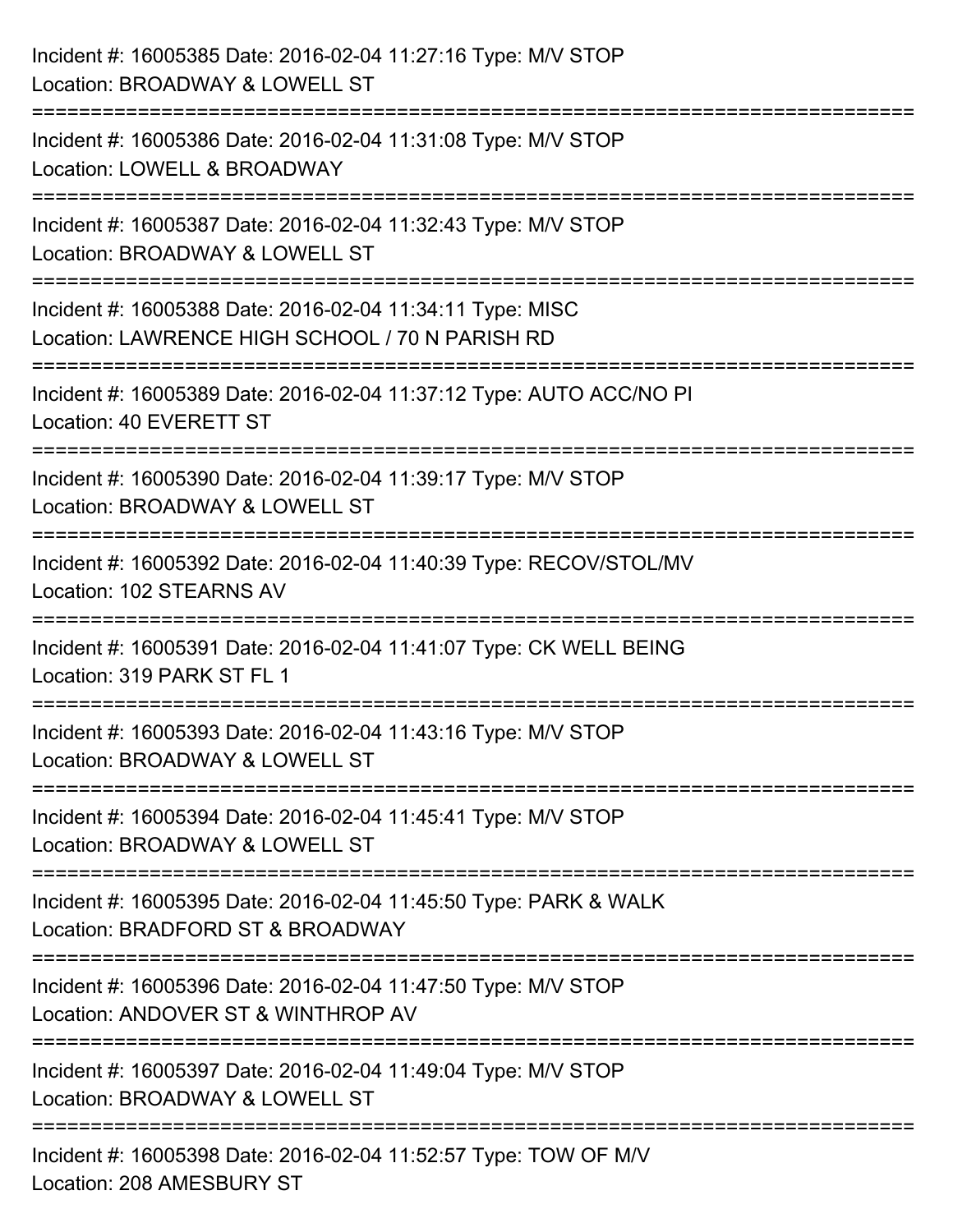| Incident #: 16005400 Date: 2016-02-04 11:54:39 Type: LOST PROPERTY<br>Location: 97 E HAVERHILL ST                         |
|---------------------------------------------------------------------------------------------------------------------------|
| Incident #: 16005399 Date: 2016-02-04 11:59:03 Type: DRUG OVERDOSE<br>Location: MARKET BASKET / 700 ESSEX ST              |
| Incident #: 16005402 Date: 2016-02-04 12:01:29 Type: M/V STOP<br>Location: ANDOVER ST & BROOKFIELD ST<br>================ |
| Incident #: 16005401 Date: 2016-02-04 12:01:39 Type: STOL/MV/PAS<br>Location: 46 MELVIN ST                                |
| Incident #: 16005403 Date: 2016-02-04 12:02:44 Type: M/V STOP<br>Location: 136 COMMON ST<br>============================= |
| Incident #: 16005407 Date: 2016-02-04 12:04:08 Type: FRAUD<br>Location: 66 DARTMOUTH ST                                   |
| Incident #: 16005405 Date: 2016-02-04 12:04:40 Type: SUS PERS/MV<br>Location: BYRON AV & MIDDLEBURY                       |
| Incident #: 16005404 Date: 2016-02-04 12:04:41 Type: M/V STOP<br>Location: ANDOVER ST & BROOKFIELD ST                     |
| Incident #: 16005406 Date: 2016-02-04 12:08:22 Type: AUTO ACC/NO PI<br>Location: HAFFNERS GAS STATION / 469 HAVERHILL ST  |
| Incident #: 16005408 Date: 2016-02-04 12:11:57 Type: M/V STOP<br>Location: CAMBRIDGE ST & WINTHROP AV                     |
| Incident #: 16005409 Date: 2016-02-04 12:21:48 Type: TOW OF M/V<br>Location: 241 MERRIMACK ST                             |
| Incident #: 16005410 Date: 2016-02-04 12:25:10 Type: M/V STOP<br>Location: COMMON ST & JACKSON ST                         |
| Incident #: 16005412 Date: 2016-02-04 12:26:33 Type: VIO CITY ORD<br><b>Location: MELROSE TER</b>                         |
| Incident #: 16005411 Date: 2016-02-04 12:26:55 Type: M/V STOP<br>Location: 423 SOUTH UNION                                |

===========================================================================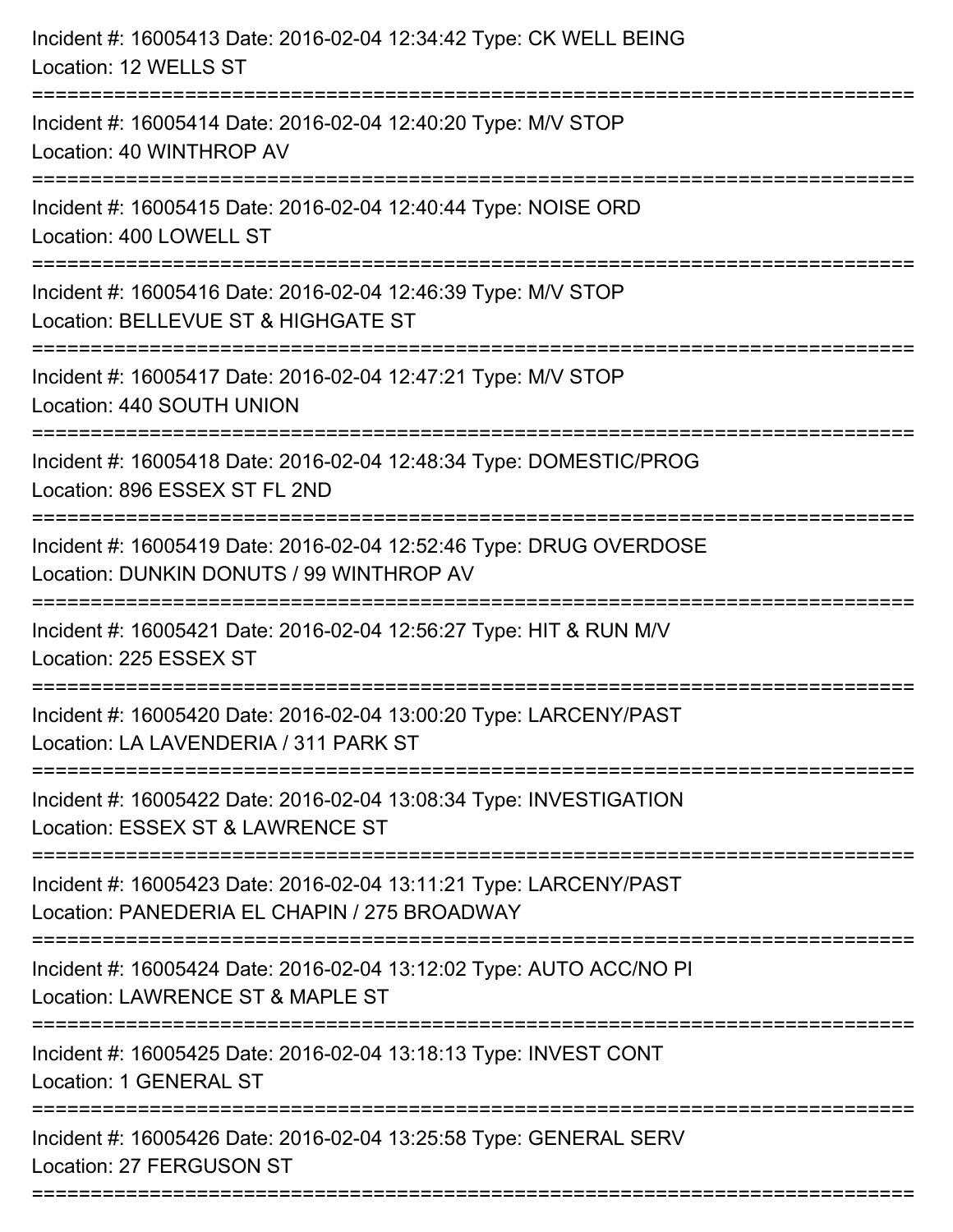Location: 400 LOWELL ST

| Incident #: 16005428 Date: 2016-02-04 13:30:22 Type: M/V STOP<br>Location: ERVING AV & LAWRENCE ST                           |
|------------------------------------------------------------------------------------------------------------------------------|
| Incident #: 16005429 Date: 2016-02-04 13:38:06 Type: SUS PERS/MV<br>Location: 87 MAY ST                                      |
| Incident #: 16005430 Date: 2016-02-04 13:42:39 Type: AUTO ACC/PI<br>Location: 320 ESSEX ST                                   |
| Incident #: 16005431 Date: 2016-02-04 13:49:57 Type: FIGHT<br>Location: HESS / 500 S UNION ST                                |
| Incident #: 16005432 Date: 2016-02-04 13:49:57 Type: 209A/SERVE<br>Location: 169 HAVERHILL ST #8                             |
| Incident #: 16005433 Date: 2016-02-04 14:08:13 Type: INVEST CONT<br>Location: 384 SALEM ST                                   |
| Incident #: 16005434 Date: 2016-02-04 14:11:39 Type: LARCENY/PAST<br>Location: MARKET BASKET / 700 ESSEX ST                  |
| Incident #: 16005435 Date: 2016-02-04 14:14:48 Type: TOW OF M/V<br>Location: ARLINGTON ST & WALNUT ST<br>------------------- |
| Incident #: 16005436 Date: 2016-02-04 14:21:03 Type: TOW OF M/V<br>Location: CENTRE ST & WILLOW ST                           |
| Incident #: 16005437 Date: 2016-02-04 14:27:21 Type: INVESTIGATION<br>Location: 35 RESERVOIR ST                              |
| Incident #: 16005438 Date: 2016-02-04 14:29:11 Type: HIT & RUN M/V<br>Location: BAILEY ST & S UNION ST                       |
| Incident #: 16005439 Date: 2016-02-04 14:41:05 Type: INVESTIGATION<br>Location: CRAWFORD ST & EXETER ST                      |
| Incident #: 16005440 Date: 2016-02-04 14:49:58 Type: M/V STOP<br>Location: 392 ESSEX ST                                      |
|                                                                                                                              |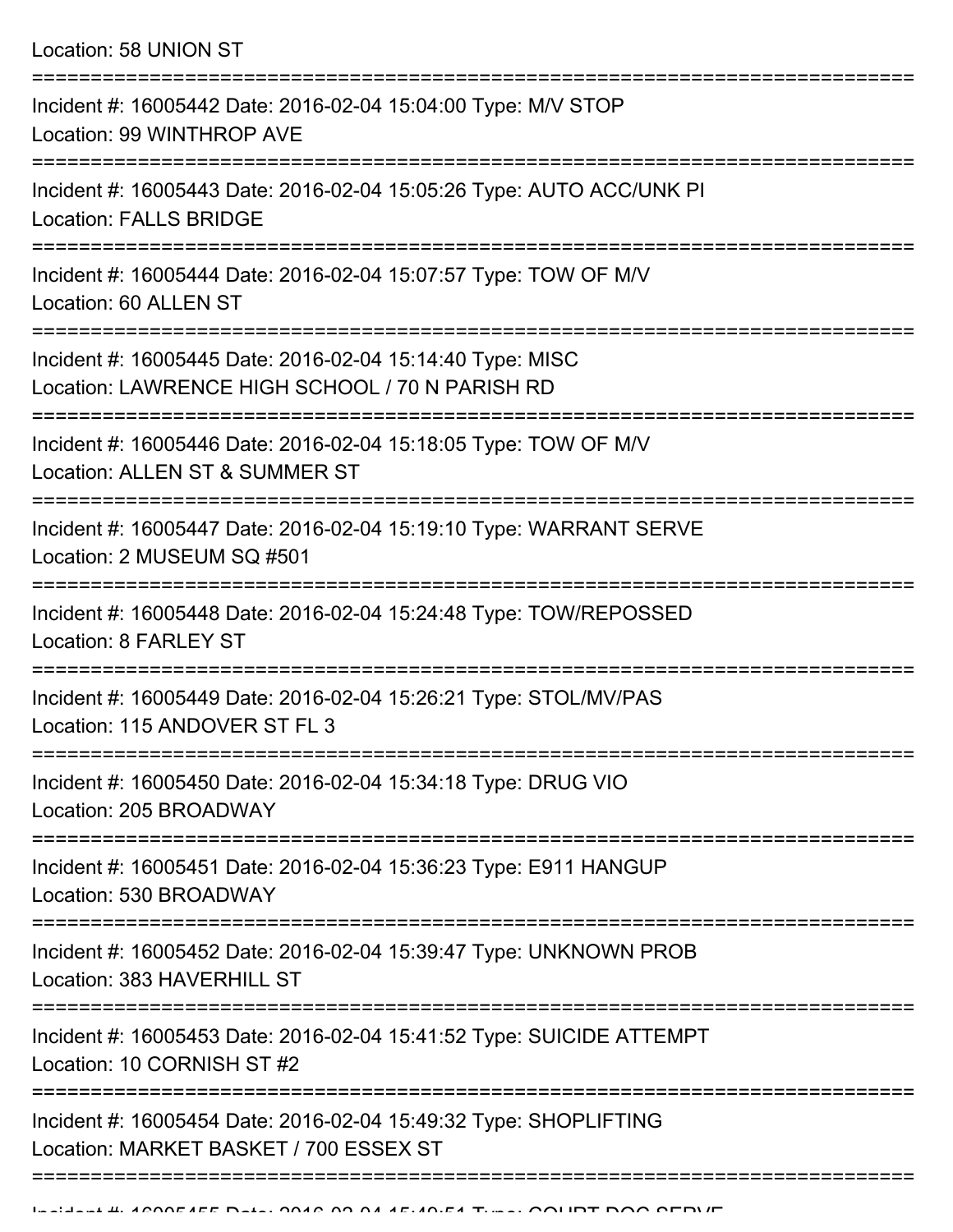| Location: 140 SANBORN ST                                                                                                                                              |
|-----------------------------------------------------------------------------------------------------------------------------------------------------------------------|
| Incident #: 16005457 Date: 2016-02-04 15:54:42 Type: A&B PAST<br>Location: 368 LOWELL ST<br>:==================================                                       |
| Incident #: 16005456 Date: 2016-02-04 15:56:13 Type: CK WELL BEING<br>Location: 197 EXCHANGE ST                                                                       |
| Incident #: 16005458 Date: 2016-02-04 15:58:13 Type: THREATS<br>Location: 370 LOWELL ST<br>====================================<br>================================== |
| Incident #: 16005459 Date: 2016-02-04 16:02:28 Type: TOW OF M/V<br>Location: ALLEN ST & SUMMER ST                                                                     |
| Incident #: 16005460 Date: 2016-02-04 16:06:36 Type: SHOTS FIRED<br>Location: 257 BAILEY ST FL 1                                                                      |
| Incident #: 16005461 Date: 2016-02-04 16:07:39 Type: DOMESTIC/PROG<br>Location: 130 BAILEY ST                                                                         |
| Incident #: 16005462 Date: 2016-02-04 16:20:22 Type: COURT DOC SERVE<br>Location: 120 ABBOTT ST                                                                       |
| Incident #: 16005463 Date: 2016-02-04 16:26:55 Type: VIO CITY ORD<br>Location: PRIMO'S LIQUORS / 450 HAVERHILL ST                                                     |
| Incident #: 16005464 Date: 2016-02-04 16:27:39 Type: TOW OF M/V<br>Location: 230 BAILEY ST                                                                            |
| Incident #: 16005465 Date: 2016-02-04 16:30:50 Type: M/V STOP<br>Location: 32 LAWRENCE ST                                                                             |
| Incident #: 16005466 Date: 2016-02-04 16:33:22 Type: KEEP PEACE<br>Location: 65 PLEASANT ST                                                                           |
| Incident #: 16005467 Date: 2016-02-04 16:41:41 Type: M/V STOP<br>Location: 600 ESSEX ST                                                                               |
| Incident #: 16005468 Date: 2016-02-04 16:43:13 Type: ALARM/BURG<br>Location: SHOWCASE CINEMA / 6 CHICKERING ST                                                        |
|                                                                                                                                                                       |

Incident #: 16005469 Date: 2016-02-04 16:47:20 Type: ALARM/BURG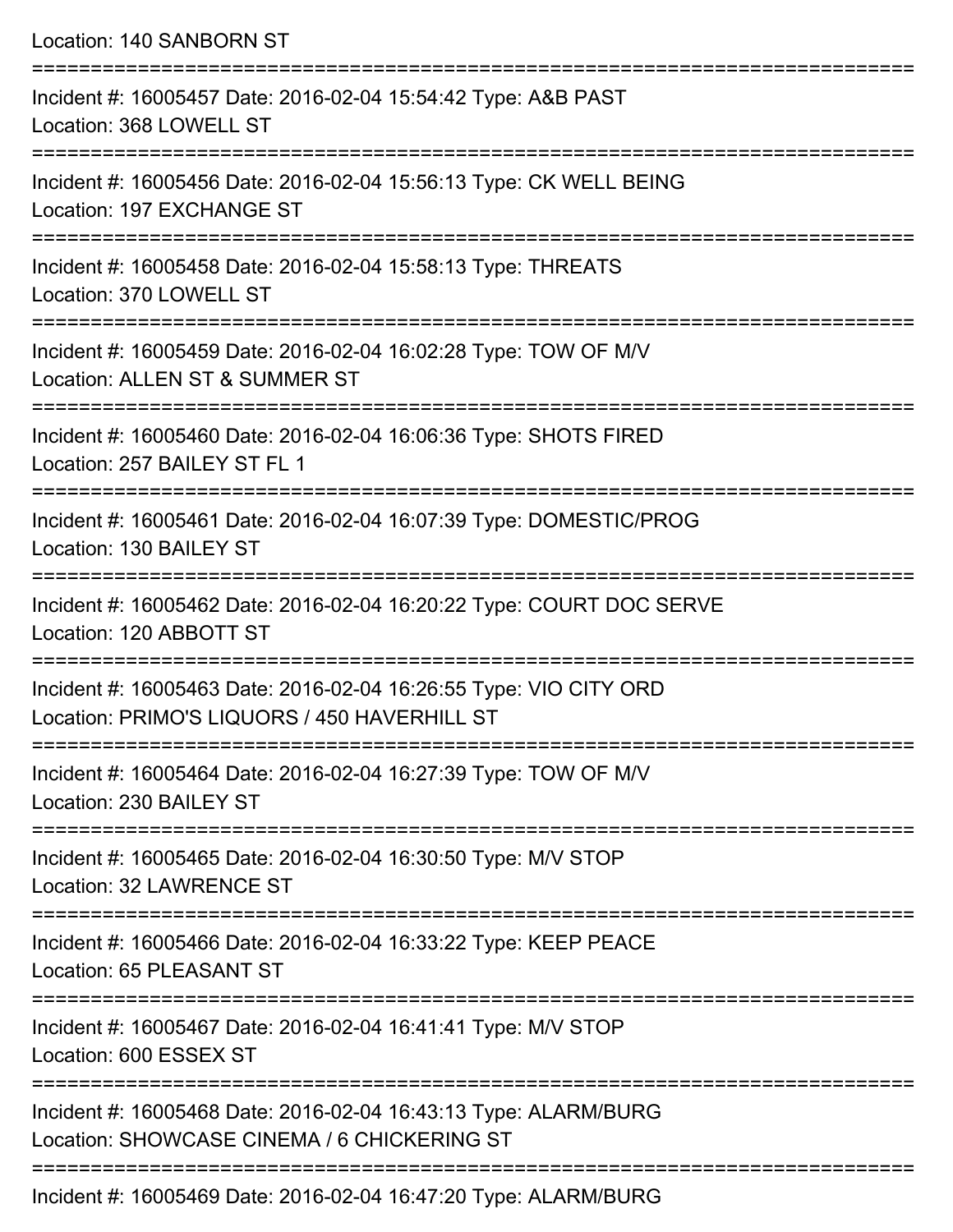| Incident #: 16005470 Date: 2016-02-04 17:00:19 Type: DRUG OVERDOSE<br>Location: 12 LEROY AV #2                                        |
|---------------------------------------------------------------------------------------------------------------------------------------|
| Incident #: 16005471 Date: 2016-02-04 17:06:35 Type: 209A/SERVE<br>Location: 110 TRENTON ST                                           |
| Incident #: 16005472 Date: 2016-02-04 17:09:26 Type: INVESTIGATION<br>Location: CARVER ST & MERRIMACK ST<br>========================= |
| Incident #: 16005473 Date: 2016-02-04 17:13:11 Type: MEDIC SUPPORT<br>Location: 191 SALEM ST                                          |
| Incident #: 16005474 Date: 2016-02-04 17:13:17 Type: MV/BLOCKING<br>Location: 161 BAILEY ST                                           |
| Incident #: 16005475 Date: 2016-02-04 17:13:50 Type: NOISE ORD<br>Location: 55 NEWBURY ST<br>========================                 |
| Incident #: 16005476 Date: 2016-02-04 17:15:27 Type: 209A/SERVE<br>Location: 39 WOODLAND ST                                           |
| Incident #: 16005477 Date: 2016-02-04 17:24:26 Type: COURT DOC SERVE<br>Location: 191 HOWARD ST                                       |
| Incident #: 16005478 Date: 2016-02-04 17:36:26 Type: MV/BLOCKING<br>Location: 44 WARREN ST                                            |
| Incident #: 16005479 Date: 2016-02-04 17:41:30 Type: M/V STOP<br>Location: HAVERHILL ST & WHITE ST                                    |
| Incident #: 16005480 Date: 2016-02-04 17:53:15 Type: M/V STOP<br>Location: JACKSON ST & SWAN ST                                       |
| Incident #: 16005481 Date: 2016-02-04 17:57:52 Type: M/V STOP<br>Location: AVON ST & BRUCE ST                                         |
| Incident #: 16005482 Date: 2016-02-04 18:03:01 Type: SUS PERS/MV<br>Location: CENTRAL BRIDGE / 0 MERRIMACK ST                         |
| Incident #: 16005483 Date: 2016-02-04 18:09:15 Type: COURT DOC SERVE                                                                  |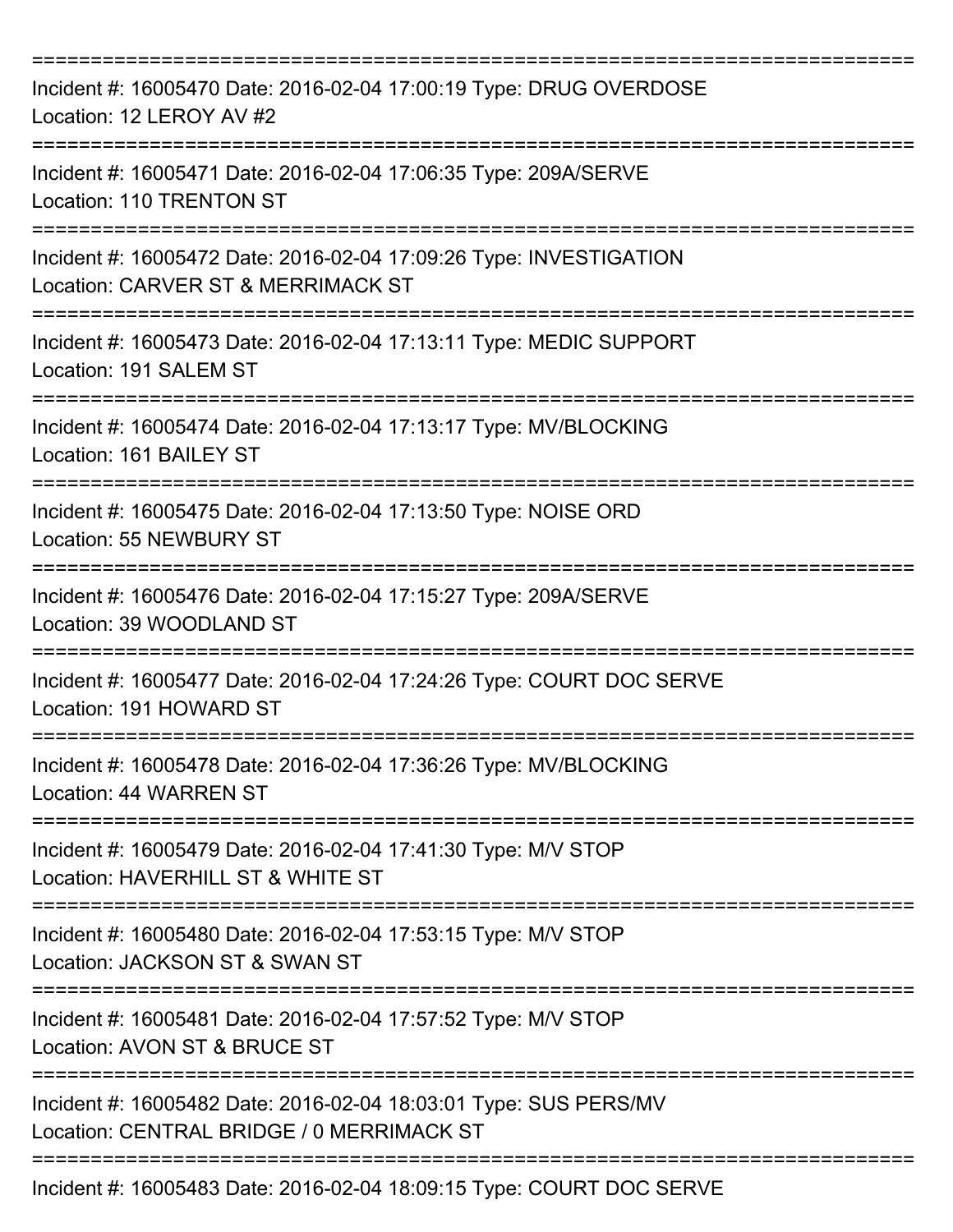| Incident #: 16005484 Date: 2016-02-04 18:12:03 Type: COURT DOC SERVE<br>Location: 34 WASHINGTON ST                     |
|------------------------------------------------------------------------------------------------------------------------|
| Incident #: 16005485 Date: 2016-02-04 18:15:05 Type: M/V STOP<br>Location: 38 S BROADWAY                               |
| Incident #: 16005487 Date: 2016-02-04 18:15:26 Type: MEDIC SUPPORT<br>Location: 355 PARK ST #211                       |
| Incident #: 16005486 Date: 2016-02-04 18:16:15 Type: M/V STOP<br>Location: 255 ESSEX ST                                |
| Incident #: 16005488 Date: 2016-02-04 18:19:03 Type: DISTURBANCE<br>Location: LAWRENCE GENERAL HOSPITAL / 1 GENERAL ST |
| Incident #: 16005489 Date: 2016-02-04 18:23:42 Type: M/V STOP<br>Location: S UNION ST & WINTHROP AV                    |
| Incident #: 16005490 Date: 2016-02-04 18:35:12 Type: M/V STOP<br>Location: BROADWAY & LOWELL ST                        |
| Incident #: 16005491 Date: 2016-02-04 18:36:08 Type: AUTO ACC/NO PI<br>Location: RTE 114 & 495                         |
| Incident #: 16005492 Date: 2016-02-04 18:44:06 Type: AMBULANCE ASSSI<br>Location: 355 PARK ST #211                     |
| Incident #: 16005493 Date: 2016-02-04 18:59:53 Type: ANIMAL COMPL<br>Location: 34 SALEM ST                             |
| Incident #: 16005494 Date: 2016-02-04 19:33:36 Type: ALARM/BURG<br>Location: 55 OSGOOD ST #1                           |
| Incident #: 16005495 Date: 2016-02-04 19:35:12 Type: MEDIC SUPPORT<br>Location: 418 HOWARD ST FL 3                     |
| Incident #: 16005496 Date: 2016-02-04 19:37:47 Type: M/V STOP<br>Location: 195 LOWELL ST                               |
| Incident #: 16005497 Date: 2016-02-04 19:46:51 Type: THREATS                                                           |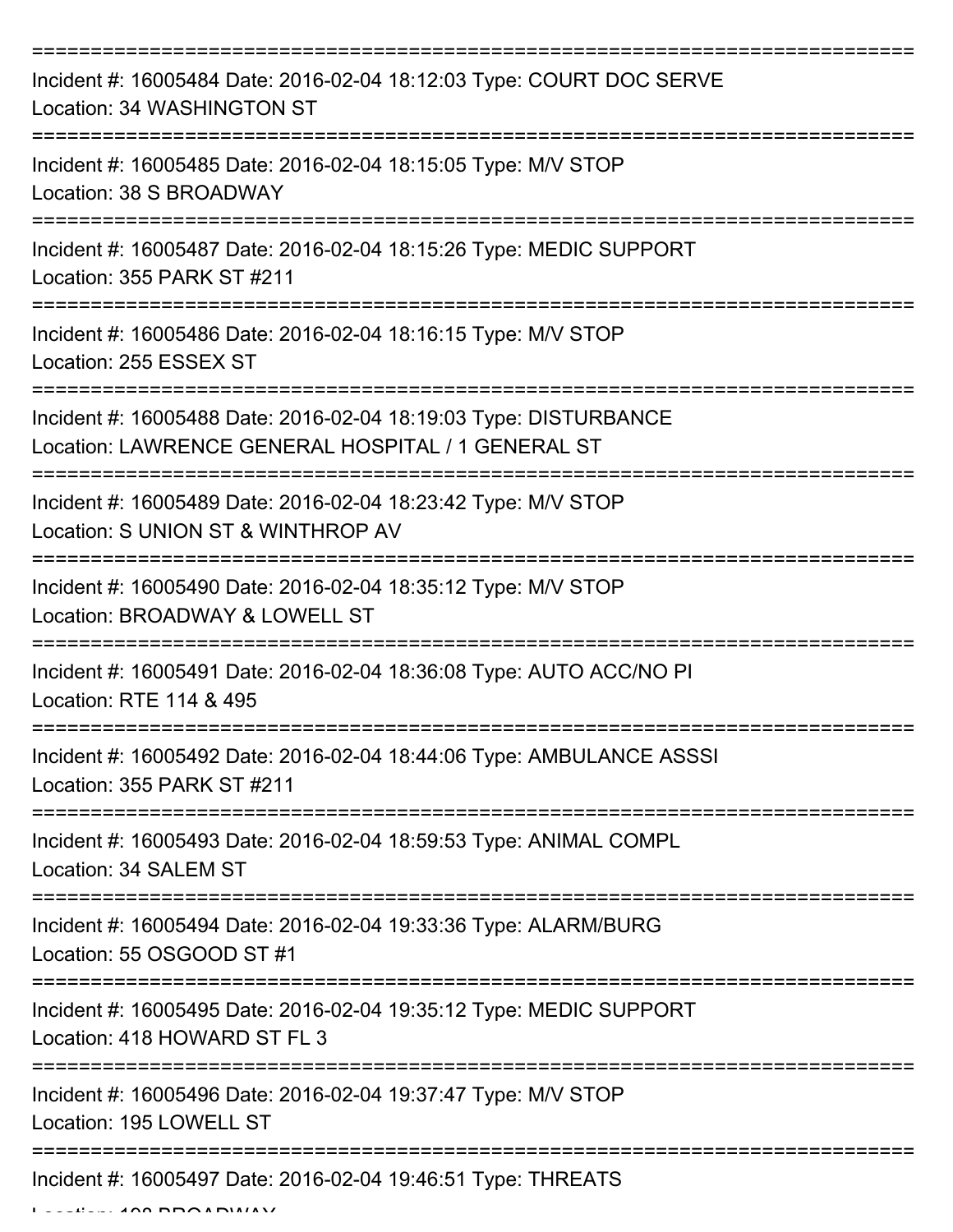| Incident #: 16005498 Date: 2016-02-04 19:48:47 Type: MV/BLOCKING<br>Location: 129 MARGIN ST                                |
|----------------------------------------------------------------------------------------------------------------------------|
| Incident #: 16005499 Date: 2016-02-04 19:52:18 Type: DISTURBANCE<br>Location: 25 SPRINGFIELD ST FL 3                       |
| Incident #: 16005500 Date: 2016-02-04 19:57:21 Type: M/V STOP<br>Location: BAILEY ST & S UNION ST                          |
| Incident #: 16005501 Date: 2016-02-04 19:57:55 Type: GENERAL SERV<br><b>Location: WINTHROP AVE</b>                         |
| ==================<br>Incident #: 16005502 Date: 2016-02-04 20:28:46 Type: LARCENY/PAST<br>Location: YMCA / 40 LAWRENCE ST |
| Incident #: 16005503 Date: 2016-02-04 20:37:24 Type: SUS PERS/MV<br>Location: 74 UNION ST                                  |
| Incident #: 16005504 Date: 2016-02-04 20:38:46 Type: DRUG VIO<br>Location: 50 ISLAND ST                                    |
| Incident #: 16005505 Date: 2016-02-04 20:40:14 Type: COURT DOC SERVE<br>Location: 30 MELROSE ST                            |
| Incident #: 16005506 Date: 2016-02-04 20:47:17 Type: COURT DOC SERVE<br>Location: 51 AMES ST                               |
| Incident #: 16005507 Date: 2016-02-04 20:55:39 Type: 209A/SERVE<br><b>Location: 1 TREMONT ST</b>                           |
| Incident #: 16005508 Date: 2016-02-04 20:56:32 Type: SUS PERS/MV<br>Location: 522 ANDOVER ST                               |
| Incident #: 16005509 Date: 2016-02-04 20:58:10 Type: ALARM/HOLD<br>Location: 33 EXCHANGE ST #1                             |
| Incident #: 16005510 Date: 2016-02-04 21:24:54 Type: ALARM/BURG<br>Location: CARIBE / 105 JACKSON ST                       |
| Incident #: 16005511 Date: 2016-02-04 21:30:32 Type: M/V STOP                                                              |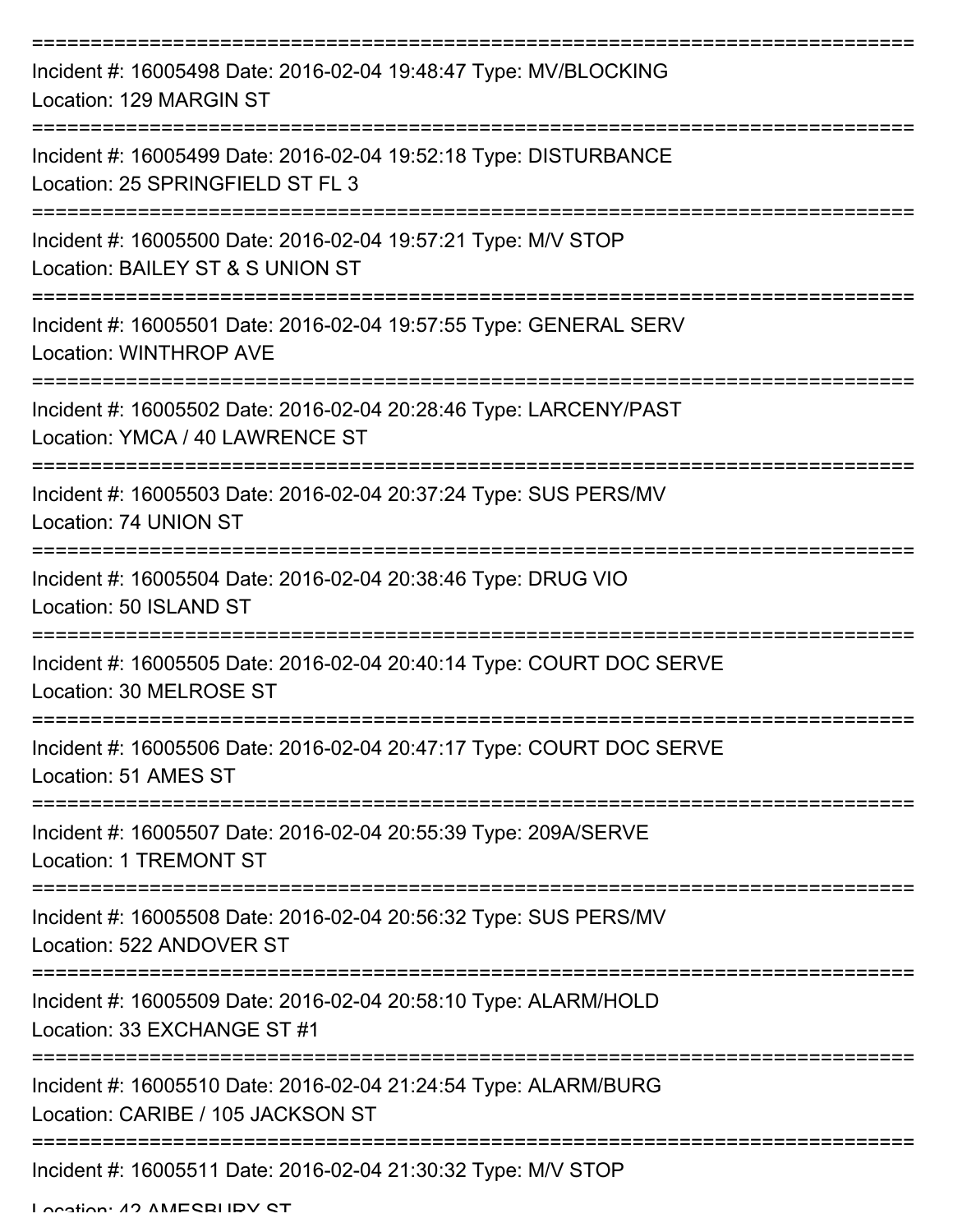| Incident #: 16005512 Date: 2016-02-04 21:36:26 Type: COURT DOC SERVE<br>Location: 9 LAFAYETTE AV                                       |
|----------------------------------------------------------------------------------------------------------------------------------------|
| Incident #: 16005513 Date: 2016-02-04 21:37:51 Type: 209A/SERVE<br>Location: 144 S UNION ST                                            |
| Incident #: 16005514 Date: 2016-02-04 21:45:04 Type: M/V STOP<br>Location: BROADWAY & CANAL ST                                         |
| Incident #: 16005515 Date: 2016-02-04 21:57:32 Type: M/V STOP<br>Location: BROADWAY & LOWELL ST                                        |
| Incident #: 16005516 Date: 2016-02-04 21:59:07 Type: M/V STOP<br>Location: BROADWAY & LOWELL ST                                        |
| Incident #: 16005517 Date: 2016-02-04 22:01:03 Type: M/V STOP<br>Location: BROADWAY & LOWELL ST                                        |
| Incident #: 16005518 Date: 2016-02-04 22:10:34 Type: ALARM/BURG<br>Location: WEATHERBEE SCHOOL / 75 NEWTON ST                          |
| Incident #: 16005519 Date: 2016-02-04 22:33:48 Type: AUTO ACC/NO PI<br>Location: 164 S UNION ST                                        |
| Incident #: 16005520 Date: 2016-02-04 22:41:50 Type: CK WELL BEING<br>Location: ELM ST                                                 |
| ===================<br>Incident #: 16005521 Date: 2016-02-04 22:45:14 Type: TOW/REPOSSED<br>Location: 113 JACKSON ST                   |
| Incident #: 16005522 Date: 2016-02-04 22:45:25 Type: M/V STOP<br>Location: 50 ISLAND ST                                                |
| :====================================<br>Incident #: 16005524 Date: 2016-02-04 22:46:40 Type: LOST PROPERTY<br>Location: 60 TRENTON ST |
| Incident #: 16005523 Date: 2016-02-04 22:47:19 Type: MEDIC SUPPORT<br>Location: 101 OSGOOD ST                                          |
| Incident #: 16005525 Date: 2016-02-04 22:54:45 Type: LOUD NOISE<br>Location: 48 SARATOGA ST #1R                                        |